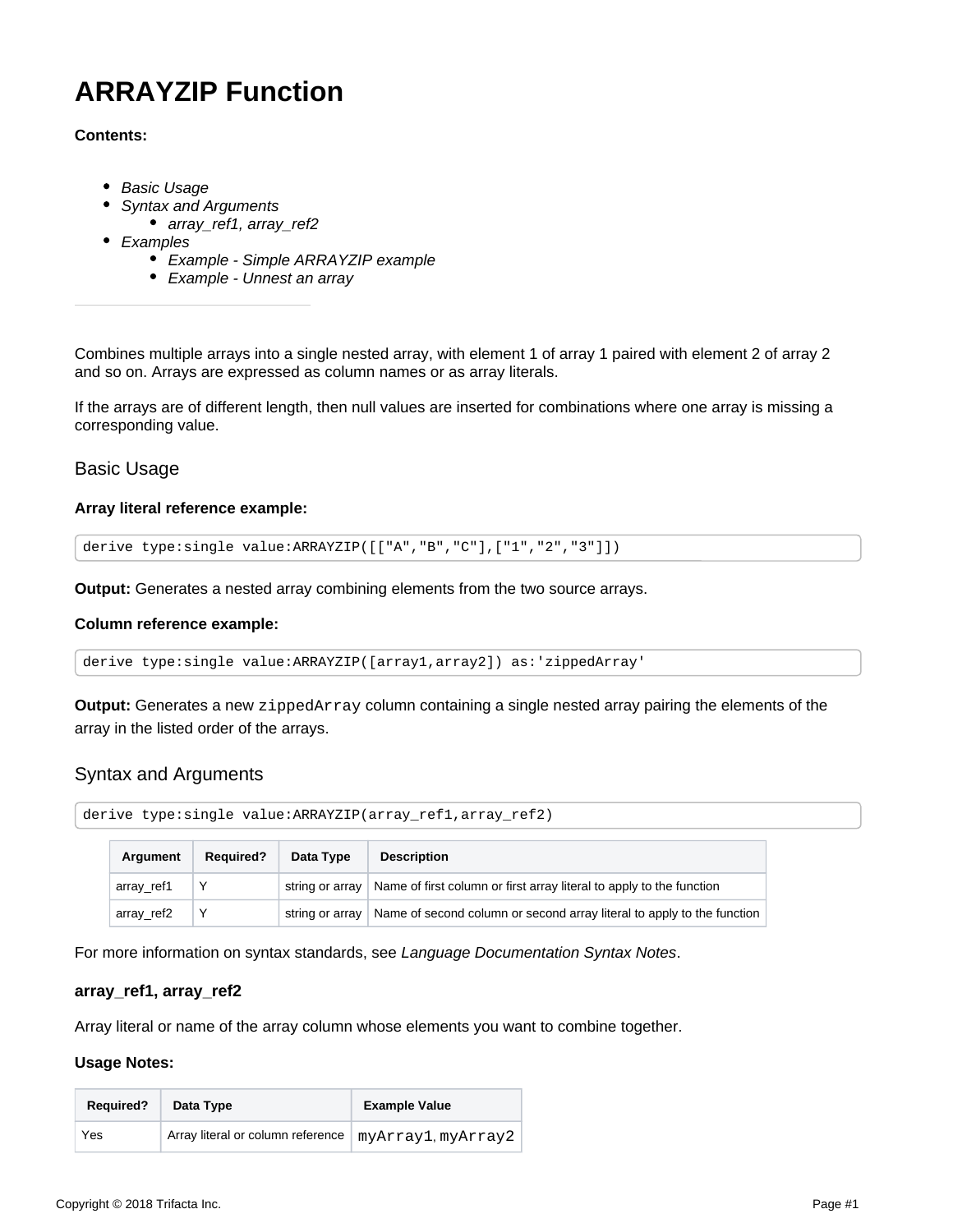## Examples



**Tip:** For additional examples, see [Common Tasks](https://docs.trifacta.com/display/r051/Common+Tasks).

## <span id="page-1-0"></span>**Example - Simple ARRAYZIP example**

### **Source:**

| ltem              | Letters         | <b>Numerals</b> |  |
|-------------------|-----------------|-----------------|--|
| ltem1             | ['A", 'B", 'C'] | ["1","2","3"]   |  |
| ltem <sub>2</sub> | ["D","E","F"]   | ["4","5","6"]   |  |
| ltem3             | ["G","H","I"]   | ["7","8","9"]   |  |

## **Transform:**

derive type:single value:ARRAYZIP([Letters,Numerals]) as:'LettersAndNumerals'

## **Results:**

| Item | Letters | <b>Numerals</b> | <b>LettersAndNumerals</b>                                              |  |
|------|---------|-----------------|------------------------------------------------------------------------|--|
|      |         |                 | ltem1   ["A","B","C"]   ["1","2","3"]   [["A","1"],["B",2"],["C","3"]] |  |
|      |         |                 | ltem2   ["D","E","F"]   ["4","5","6"]   [["F","4"],["G",5"],["H","6"]] |  |
|      |         |                 | ltem3   ["G","H","I"]   ["7","8","9"]   [["G","7"],["H",8"],["I","9"]] |  |

## <span id="page-1-1"></span>**Example - Unnest an array**

### **Source:**

You have the following data on student test scores. Scores on individual scores are stored in the Scores array, and you need to be able to track each test on a uniquely identifiable row. This example has two goals:

- 1. One row for each student test
- 2. Unique identifier for each student-score combination

| LastName     | FirstName | <b>Scores</b>    |  |
|--------------|-----------|------------------|--|
| Adams        | Allen     | [81, 87, 83, 79] |  |
| <b>Burns</b> | Bonnie    | [98, 94, 92, 85] |  |
| Cannon       | Charles   | [88,81,85,78]    |  |

## **Transform:**

When the data is imported from CSV format, you must add a header transform and remove the quotes from the S cores column:

header

```
replace col:Scores with:'' on:`"` global:true
```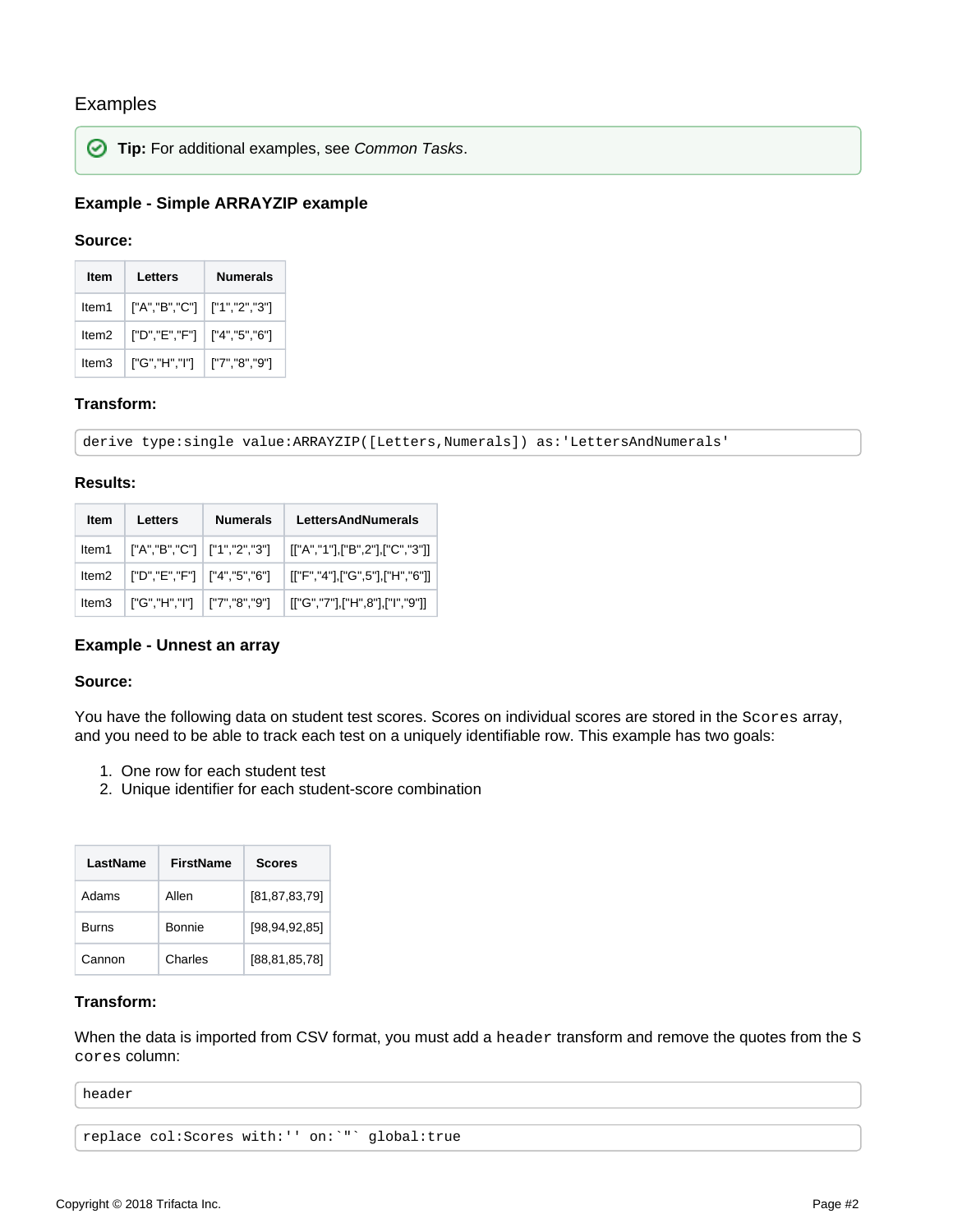**Validate test date:** To begin, you might want to check to see if you have the proper number of test scores for each student. You can use the following transform to calculate the difference between the expected number of elements in the Scores array (4) and the actual number:

derive type:single value: (4 - ARRAYLEN(Scores)) as: 'numMissingTests'

When the transform is previewed, you can see in the sample dataset that all tests are included. You might or might not want to include this column in the final dataset, as you might identify missing tests when the recipe is run at scale.

**Unique row identifier:** The Scores array must be broken out into individual rows for each test. However, there is no unique identifier for the row to track individual tests. In theory, you could use the combination of LastName-FirstName-Scores values to do so, but if a student recorded the same score twice, your dataset has duplicate rows. In the following transform, you create a parallel array called Tests, which contains an index array for the number of values in the Scores column. Index values start at 0:

derive type:single value:RANGE(0,ARRAYLEN(Scores)) as:'Tests'

Also, we will want to create an identifier for the source row using the SOURCEROWNUMBER function:

derive type:single value:SOURCEROWNUMBER() as:'orderIndex'

**One row for each student test:** Your data should look like the following:

| LastName     | <b>FirstName</b> | <b>Scores</b>                       | Tests | orderIndex |
|--------------|------------------|-------------------------------------|-------|------------|
| Adams        | Allen            | $[81, 87, 83, 79]$ $[0, 1, 2, 3]$ 2 |       |            |
| <b>Burns</b> | Bonnie           | $[98, 94, 92, 85]$ $[0, 1, 2, 3]$ 3 |       |            |
| Cannon       | Charles          | $[88, 81, 85, 78]$ $[0, 1, 2, 3]$ 4 |       |            |

Now, you want to bring together the Tests and Scores arrays into a single nested array using the ARRAYZIP function:

derive type:single value:ARRAYZIP([Tests,Scores])

Your dataset has been changed:

| LastName | FirstName | <b>Scores</b>                     | Tests | orderIndex | column1                       |
|----------|-----------|-----------------------------------|-------|------------|-------------------------------|
| Adams    | Allen     | $[81, 87, 83, 79]$ $[0, 1, 2, 3]$ |       |            | [[0,81],[1,87],[2,83],[3,79]] |
| Adams    | Bonnie    | $[98, 94, 92, 85]$ $[0, 1, 2, 3]$ |       | -3         | [[0,98],[1,94],[2,92],[3,85]] |
| Cannon   | Charles   | $[88, 81, 85, 78]$ $[0, 1, 2, 3]$ |       | 4          | [[0,88],[1,81],[2,85],[3,78]] |

With the flatten transform, you can unpack the nested array:

flatten col: column1

Each test-score combination is now broken out into a separate row. The nested Test-Score combinations must be broken out into separate columns using unnest:

unnest col:column1 keys:'[0]','[1]'

After you drop column1, which is no longer needed you should rename the two generated columns: